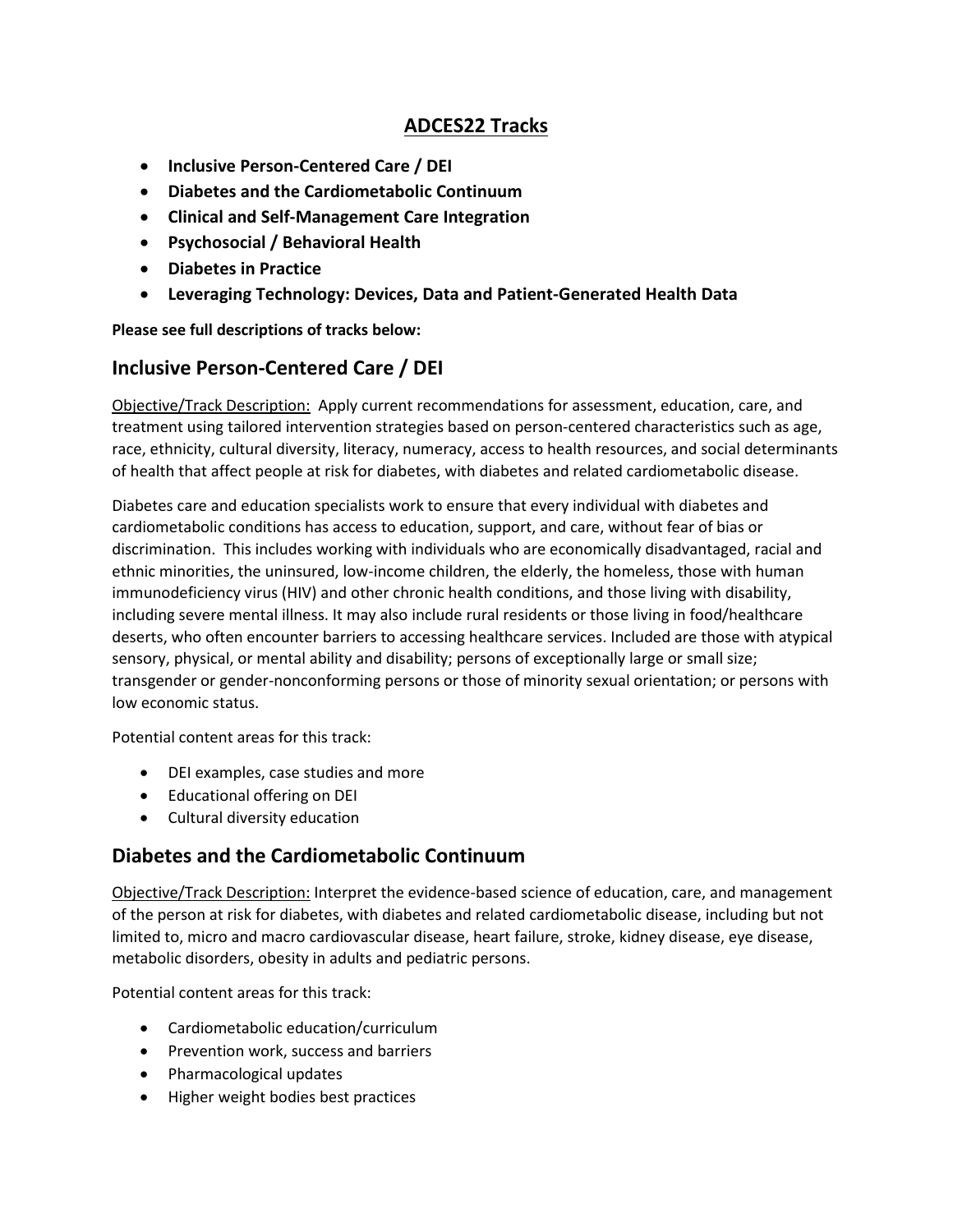# **Clinical and Self-Management Care Integration**

Objective/Track Description: Implement interprofessional care team practices to improve clinical and behavioral outcomes, quality of life, cost effectiveness, reimbursement, leadership, reduced provider burnout, and improved therapeutic inertia.

Diabetes care and education specialists must be prepared to evaluate the evolving evidence to individualize and implement the optimal and holistic therapeutic plan of care that includes coexisting conditions, and, to reduce the risk for associated complications, and comorbidities.

Potential content areas for this track:

- Interprofessional teams working together to impact therapeutic inertia.
	- o Integration of care teams
	- o New models of care
	- o Primary care and DCES working together to improve TI and Quad Aim
	- o FQHCs/Public Health
	- o Therapeutic Inertia
- Reimbursement barriers and success

# **Psychosocial / Behavioral Health**

Objective/Track Description: Incorporate assessment and treatment of behavioral health concerns for the person at risk for diabetes, with diabetes and related cardiometabolic disease. Behavioral health includes but is not limited to, healthy coping, mental health, stress management, behavioral support, and counselling.

Behavioral and emotional health/wellbeing includes the following concepts:

- Care and education that addresses the impact of emotions on health and wellbeing outcomes, including activation for diabetes self-management or prevention behaviors.
- A complementary role with care and education for associated cardiometabolic and other conditions, including mental health and substance use that warrant referral or specialized care.
- Outcomes that are optimally prioritized in collaboration with the person with or at risk for diabetes at all types of care settings and are facilitated by practitioners from the full care team spectrum, including but not limited to mental health professionals.
- Behavioral health competences are not only relevant for ongoing care from individual practitioners within the specialty of diabetes care and education, but also represent competencies for ongoing care to be embraced at the clinic or setting level.

Potential content areas for this track:

- Provider Burnout training and the role of the DCES in decreasing provider burnout
- Diabetes and depression, bipolar, schizophrenia and more
- Healthy Coping How to assess and educate on minute 1
- Motivational Interviewing
- Stress management